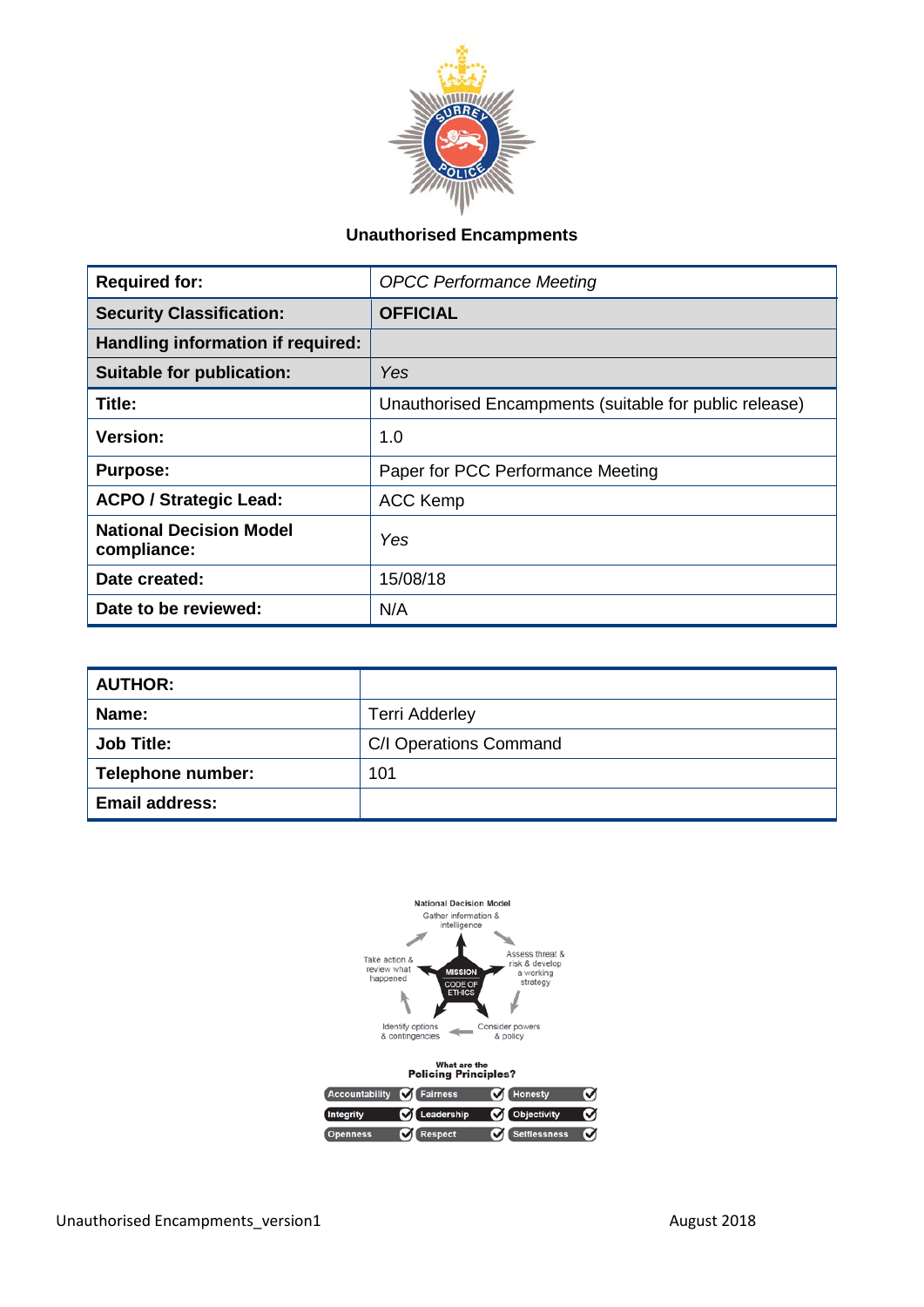## **1. Background**

- 1.1. In April 2018 Surrey Police updated its procedure in how it handled and recorded Unauthorised Encampments (UEs). Since then all UEs have been recorded, providing a clearer view of the volume and response to UEs in Surrey.
- 1.2. The revised policy reflects the College of policing and National Police Chiefs latest guidance.
- 1.3. Surrey Police and the OPCC agree that transit sites would greatly reduce the impact on communities both settled and from the Gypsy, Roma and Traveller (GRT) community. They have been working closely with Chief Executives from the Boroughs to progress this.

#### **2. Volume and useful data from new recording from 1st April 2018-14th August 2018**

2.1. There have been 131 UEs recorded on Niche. The majority of these have occurred on North Division (60) with Elmbridge being the borough recording the most UEs (32). The chart below breaks this down by borough.



2.2. There have been 22 occasions where Section 61 has been authorised, however it hasn't had to be invoked in every case with occupiers agreeing to leave before the notice has been issued. Niche records show that on nearly half of UEs local authorities have issued Section 77 Criminal Justice and Public Order Act 1994 notices, with approximately 24 occasions where Section 78 has been sought, authorised by the courts or used. The table below shows the Boroughs where Section 61 has been authorised/used. At time of report 5 encampments were still ongoing and the accuracy of the data is reliant on Officers correctly inputting. Please see Appendix A for a summary of the aforementioned powers.

| <b>Borough</b>           | <b>Section 61 Authorised</b> |
|--------------------------|------------------------------|
| Elmbridge                | 6                            |
| Spelthorne               | 6                            |
| Guildford                | 3                            |
| Runnymede                | 2                            |
| <b>Epsom &amp; Ewell</b> | 2                            |
| <b>Mole Valley</b>       | 1                            |
| <b>Surrey Heath</b>      | 1                            |
| <b>Tandridge</b>         |                              |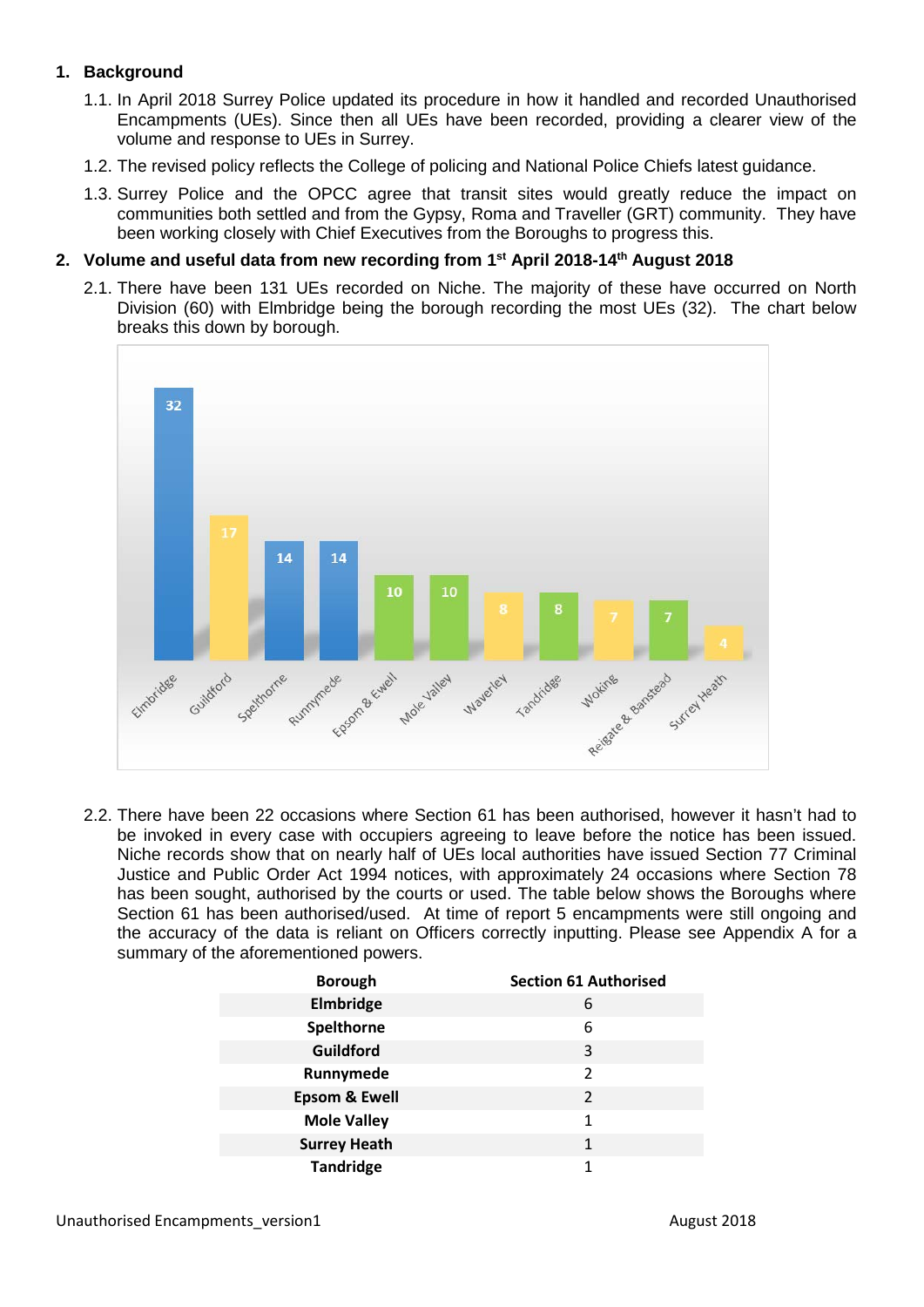- 2.3. It is noteworthy that a number of these encampments are the same group being moved on and then occupying another location nearby.
- 2.4. The average number of days an UE lasts is 5.5 days, however the longest period has been 20 days, the shortest period being 1 day. The chart below shows the frequency and length of days



2.5 Reasons given for setting up an encampment varied immensely. Reasons included attending the Epsom Derby, a stop over en route to another location, ill relative, pregnant family member or a funeral. In a number of cases no specific reasons was given except that their intention was 'to stay as long as possible or until forced off'.

## **3. Conclusion[s]/ Risks / Equalities / Human Rights implications**

- 3.1. The new policy and working practices have now embedded resulting in an appropriate level of response and prioritising of encampments. Recording of the same still requires improvement. Although there can be disagreement as to if police should use their powers or not, since the policy went live there have been no further complaints from local authorities about a lack of response or difficulty in getting police to engage. We have largely achieved a consistent initial response and assessment of encampments across the County addressing complaints from the Borough Councils about inconsistency. Consistency in relation to the decision as to if police powers will be used is more difficult. While this will always be a subjective test, data collected in 2018 will inform further training for decision makers ahead of summer 2019.
- 3.2. North Surrey and particularly Elmbridge have been heavily impacted. Officers reported extremely high community tension with pockets of vigilante action breaking out. The vigilante action resulted in retaliation by the occupants of the unauthorised encampment. Behaviour on all sides attracting additional police response. Tensions remain high particularly across North Surrey.
- 3.3. North Surrey attracted National Media attention. The Media team's interaction with the national press on the issue using a number of forums illustrated that the negative public perception of encampments is entrenched. This was of course further exacerbated by the poor behaviour of a small number of groups who set up encampments. Explaining limitations as to police powers and the human rights duties placed upon the police did not seem to lessen community unrest and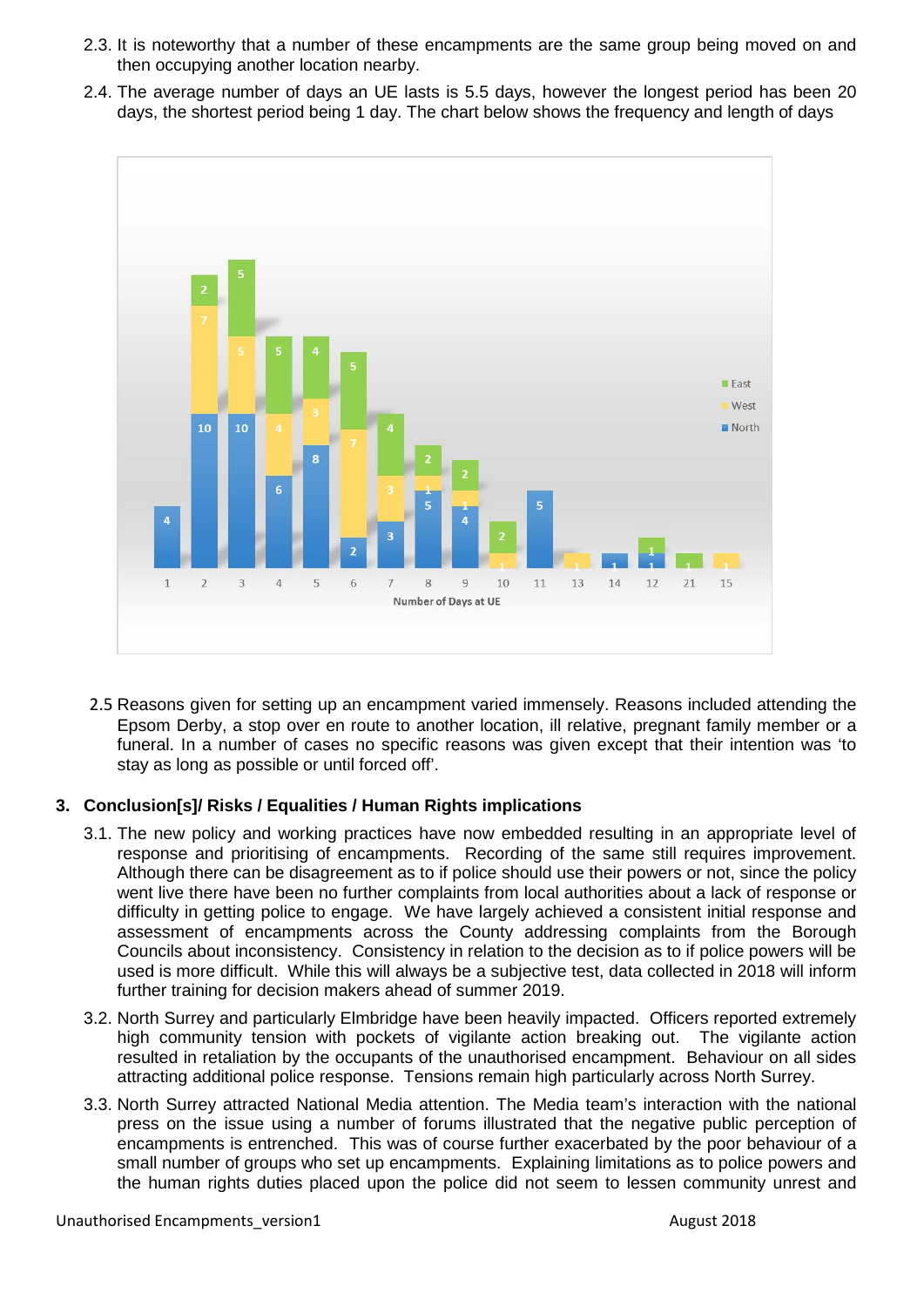concern. Interacting with the media was a resource commitment and did not result in particularly favourable or at times fair reporting. Consideration is now being given to a different approach and it is hoped some joint Council / Police standard lines can be developed.

- 3.4. The College of Policing guidelines are specific around our European Court of Human Rights (ECHR) responsibilities citing that each and every occupant should be individually assessed. Even if several occupants are behaving in a manner where Section 61 would apply, it would inappropriate to use this for the whole encampment. Decisive action by the Police attracts political and settled community support, facilitating their way of life and building relationships with this hard to reach group rarely does, which makes impartial policing a particular challenge.
- 3.5. Based on current data taking into account the length each UE occurs the current estimated cost of the 126 UEs to Surrey Police is estimated to be £175,753.88 and rising as the demand continues. In addition to the financial cost the impact on service delivery for business as usual and the stretch on command oversight capacity cannot be underestimated.
- 3.6. A Joint protocol prepared and agreed between Surrey County Council and Surrey police is currently in consultation with Borough Councils. Surrey Heath is the first to sign up. It is hoped a joint protocol will help bring the individual boroughs closer together in the response to information sharing around unauthorised encampments. The first round of consultation will be complete by the  $10<sup>th</sup>$  September 2018.
- **4. Decision[s] Required : None**

# **5. Attachments: Appendix A Explanation of relevant legislation**

**Open letter to the Editor, Surrey Advertiser, from the Surrey Chief Constable**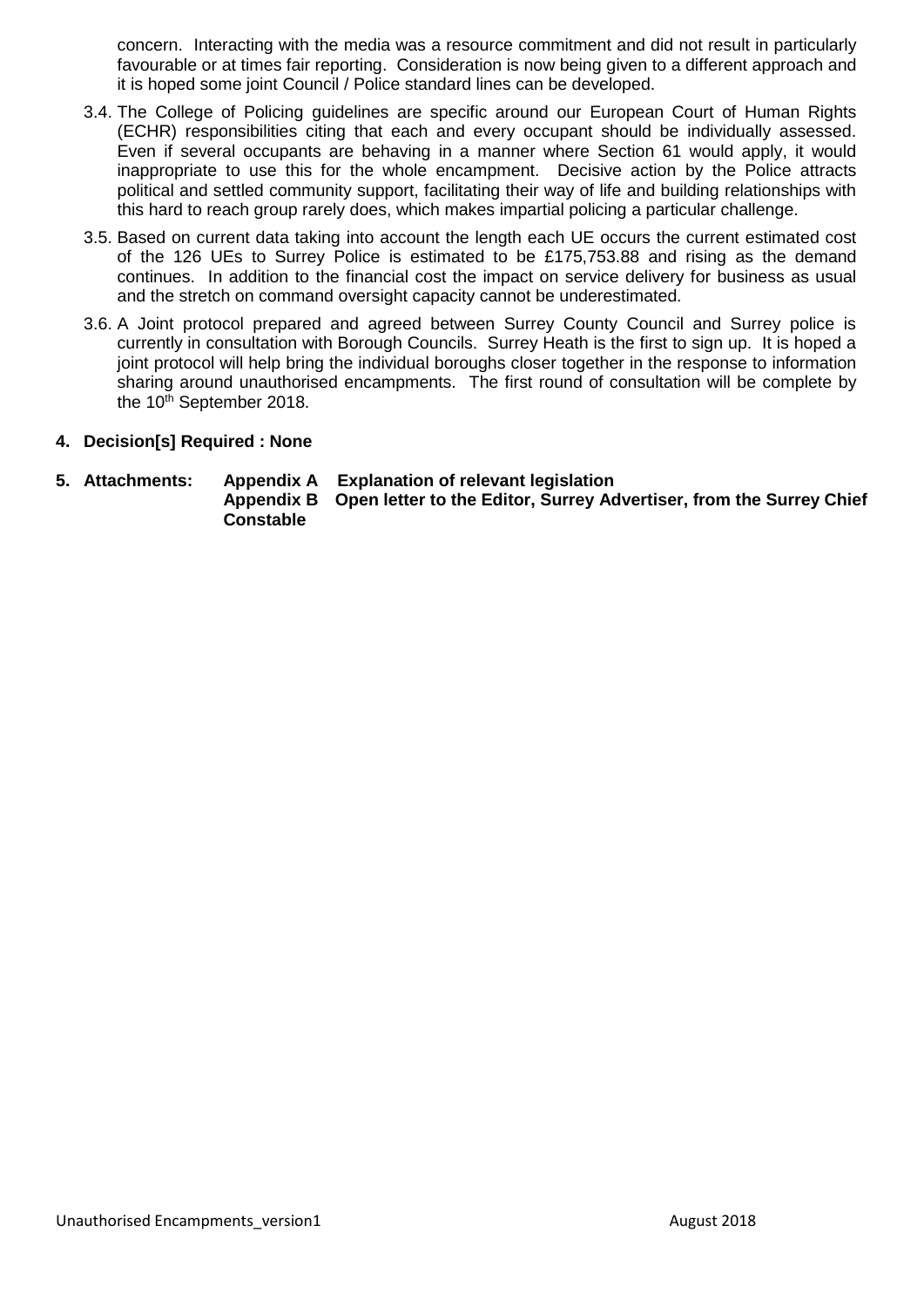## **Appendix A.**

## **Section 61 of the Criminal Justice and Public Order Act 1984.**

If the senior police officer present at the scene reasonably believes that two or more persons are [trespassing](https://docmanager.pnld.co.uk/content/D2007.htm) on [land](https://docmanager.pnld.co.uk/content/D2007.htm) and are present there with the common purpose of residing there for any period, that reasonable steps have been taken by or on behalf of the [occupier](https://docmanager.pnld.co.uk/content/D2007.htm) to ask them to leave and (a) that any of those persons has caused [damage](https://docmanager.pnld.co.uk/content/D2007.htm) to the land or to [property](https://docmanager.pnld.co.uk/content/D2007.htm) on the land or used threatening, abusive or insulting words or behaviour towards the occupier, a member of his family or an employee or agent of his, OR (b) that those persons have between them six or more [vehicles](https://docmanager.pnld.co.uk/content/D2007.htm) on the land, he may direct those persons, or any of them, to leave the land and to remove any vehicles or other property they have with them on the land.

There is an additional relevant Police power, Section 62A of the Criminal Justice and Public Order Act, which creates a power for a senior police officer to direct a person to leave land where there is an alternative site available. The conditions are fewer than under S61 and concentrate on the act of trespassing for the purposes of residence. The lack of alternative sites in Surrey was addressed by the Chief Constable in a recent open letter (Appendix B).

## **Section 77 of the Criminal Justice and Public Order Act 1984.**

This empowers the Local Authority to direct unauthorised campers to leave land in the open air where they are trespassing.

## **Section 61 of the Criminal Justice and Public Order Act 1984.**

Under this section a Magistrates Court may, on a complaint made by the Local Authority, make an order requiring the removal of any vehicle or other property which is present on the land and any person residing on it.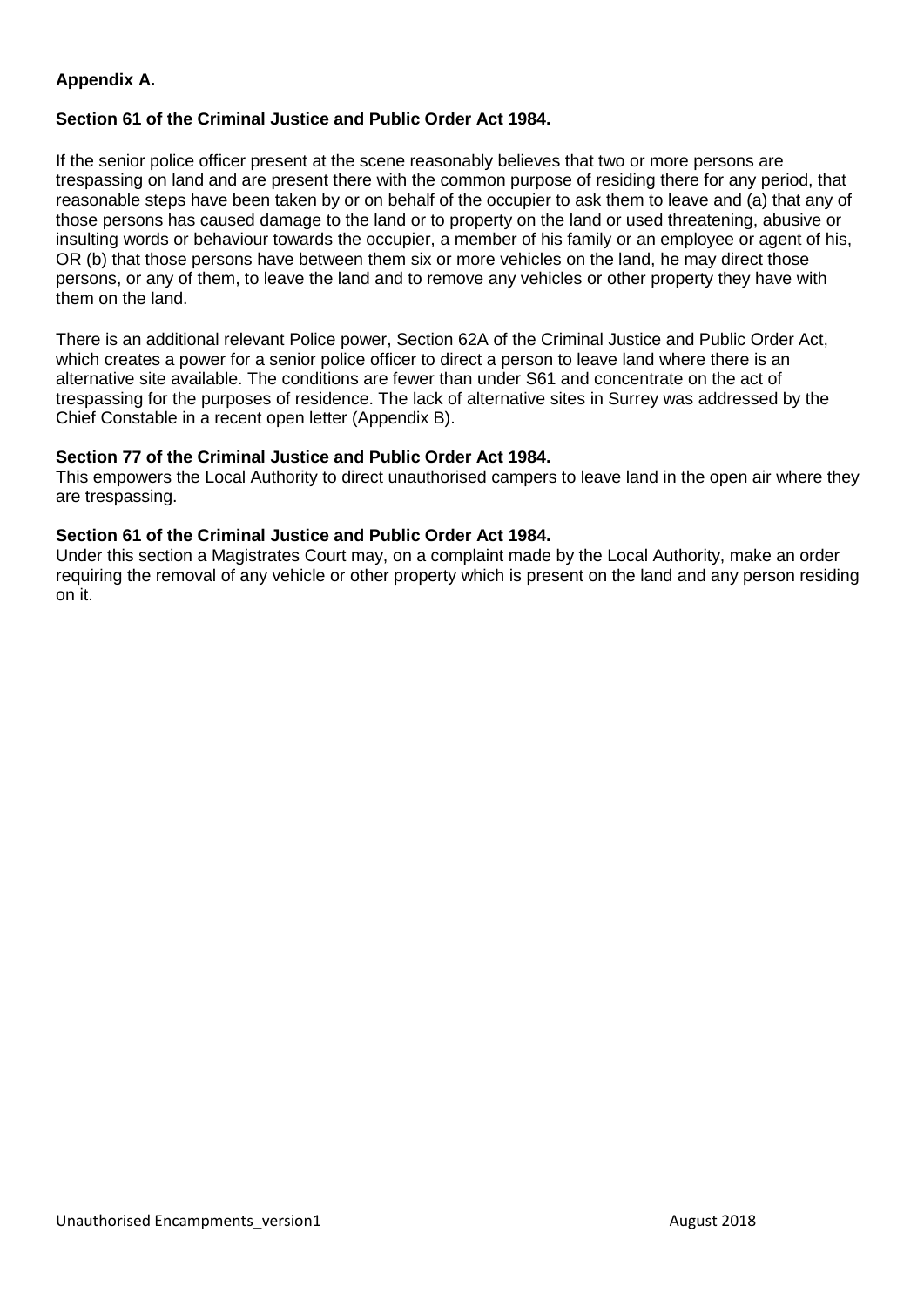**Open Letter to the Editor, Surrey Advertiser Nick Ephgrave QPM**

**Chief Constable**

21st August 2018

Dear Editor,

This summer has seen an unprecedented number of unauthorised encampments, no part of the county has been unaffected and as the summer has passed, the amount of ill feeling and anger about a perceived lack of action by police has been palpable.

The disappointing thing is that all of this was predicted and there is a practical solution available that would help. It has been successfully implemented in a number of surrounding counties, but has yet to be implemented in Surrey, leaving the local authorities and police with limited powers to deal with those intent on trespass.

Before I come to that solution, let me make it clear that there are two related but separate issues that need to be addressed. The first is the issue of an unauthorised encampment. This is of itself not a criminal matter and the lead agency for implementing eviction is the local authority, working with the land owner supported where necessary by the police. In this regard, it is absolutely the case that we in the police and our colleagues in the Boroughs and Districts have significantly upped our game this year and now have well-rehearsed and effective procedures for assessing and evicting unauthorised encampments in accordance with the legislation currently available to us. The shortcoming is that under the only legislation that we can utilise, there is nothing to stop those evicted from simply moving 100 yards down the road and setting up camp there. We then have to go through the whole rigmarole again and this is exactly what has happened this year, with repeated encampments as we follow groups round the county, creating further upset and disruption far and wide.

The related issue is that of criminality associated with some encampments. My clear direction to officers is that where there is criminality and where there is sufficient evidence to take action against identified perpetrators, then we will do so swiftly and firmly. The frustration comes when it is not possible to attribute a criminal act, for example criminal damage, to any one individual due to a lack of witnesses or other evidence to implicate them. This is no different to any other crime. One cannot simply arrest whole groups of people because 'one of them must have done it'.